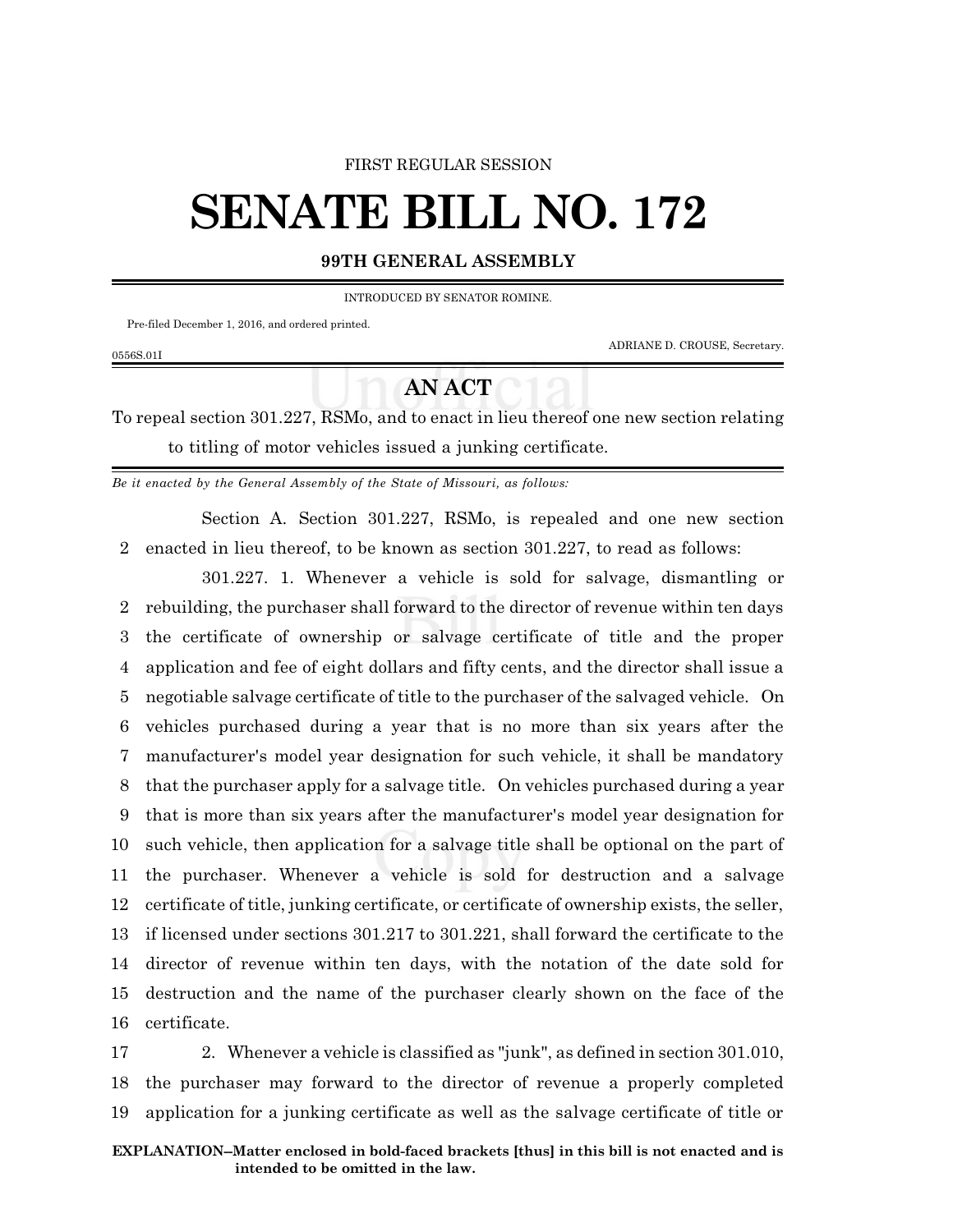certificate of ownership and the director shall issue a negotiable junking certificate to the purchaser of the vehicle. The director may also issue a junking certificate to a possessor of a vehicle manufactured twenty-six years or more prior to the current model year who has a bill of sale for said vehicle but does not possess a certificate of ownership, provided no claim of theft has been made on the vehicle and the highway patrol has by letter stated the vehicle is not listed as stolen after checking the registration number through its nationwide computer system. Such junking certificate may be granted within thirty days of the submission of a request. A junking certificate shall authorize the holder to possess, transport, or, by assignment, transfer ownership in such parts, scrap, or junk.

 3. For any vehicle issued a junking certificate or such similar document or classification pursuant to the laws of another state, **[**regardless of whether such designation has been subsequently changed by law in any other state,**]** the department shall only issue a junking certificate, and a salvage certificate of title or original certificate of ownership shall not thereafter be issued for such vehicle**, unless such designation has been subsequently changed by law in any other state**. Notwithstanding the provisions ofthis subsection, ifthe vehicle has not previously been classified as a junk vehicle, the applicant making the original junking certification application shall, within ninety days, be allowed to rescind his application for a junking certificate by surrendering the junking certificate and apply for a salvage certificate of title in his name. The seller of a vehicle for which a junking certificate has been applied for or issued shall disclose such fact in writing to any prospective buyers before sale of such vehicle; otherwise the sale shall be voidable at the option of the buyer.

 4. No scrap metal operator shall acquire or purchase a motor vehicle or parts thereof without, at the time of such acquisition, receiving the original certificate of ownership or salvage certificate of title or junking certificate from the seller of the vehicle or parts, unless the seller is a licensee under sections 301.219 to 301.221.

 5. All titles and certificates required to be received by scrap metal operators from nonlicensees shall be forwarded by the operator to the director of revenue within ten days of the receipt of the vehicle or parts.

 6. The scrap metal operator shall keep a record, for three years, of the seller's name and address, the salvage business license number of the licensee, date of purchase, and any vehicle or parts identification numbers open for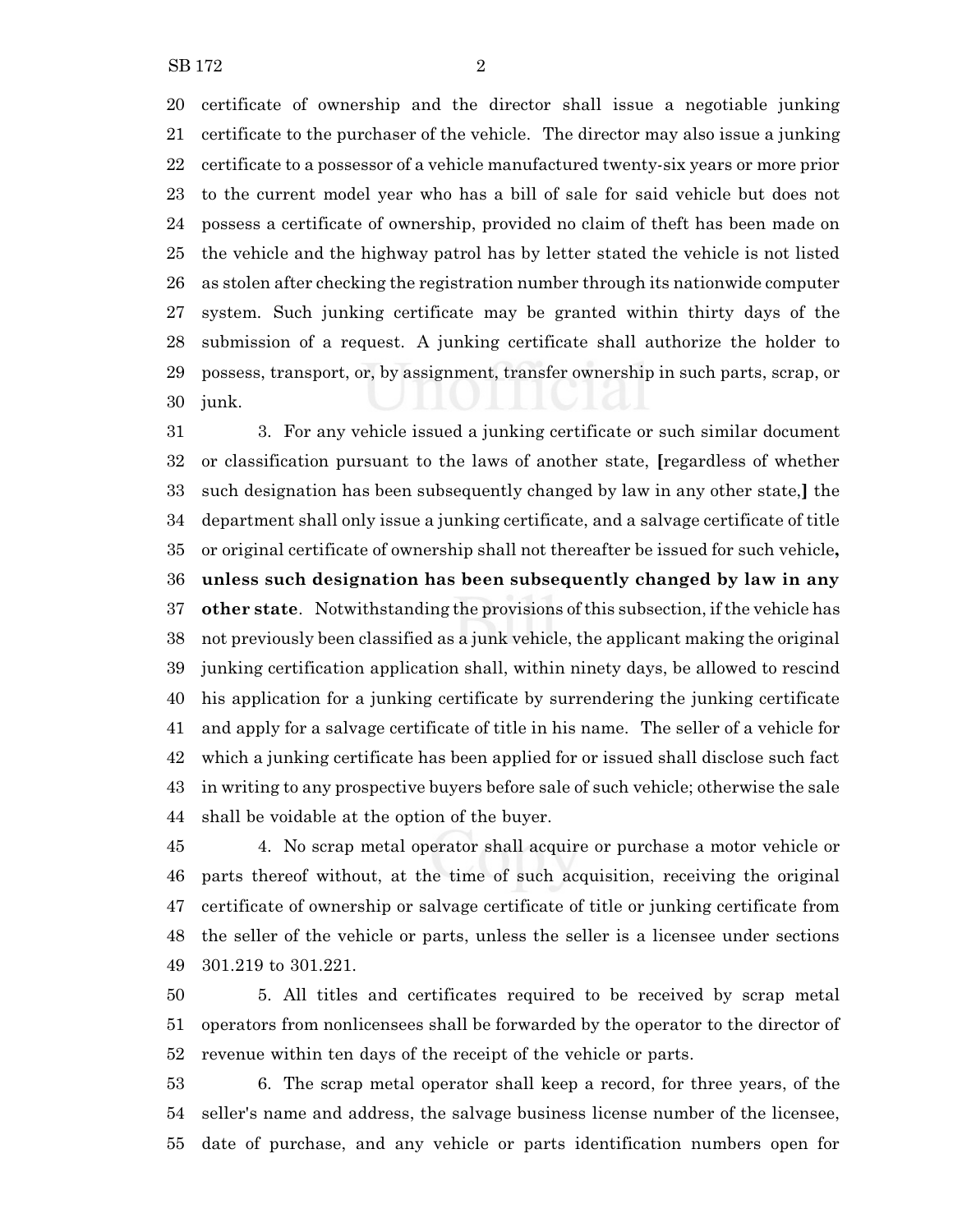inspection as provided in section 301.225.

 7. Notwithstanding any other provision of this section, a motor vehicle dealer as defined in section 301.550 and licensed under the provisions of sections 301.550 to 301.572 may negotiate one reassignment of a salvage certificate of title on the back thereof.

 8. Notwithstanding the provisions of subsection 1 of this section, an insurance company which settles a claim for a stolen vehicle may apply for and shall be issued a negotiable salvage certificate of title without the payment of any fee upon proper application within thirty days after settlement of the claim for such stolen vehicle. However, if the insurance company upon recovery of a stolen vehicle determines that the stolen vehicle has not sustained damage to the extent that the vehicle would have otherwise been declared a salvage vehicle pursuant to subdivision (51) of section 301.010, then the insurance company may have the vehicle inspected by the Missouri state highway patrol, or other law enforcement agency authorized by the director of revenue, in accordance with the inspection provisions of subsection 9 of section 301.190. Upon receipt of title application, applicable fee, the completed inspection, and the return of any previously issued negotiable salvage certificate, the director shall issue an original title with no salvage or prior salvage designation. Upon the issuance of an original title the director shall remove any indication of the negotiable salvage title previously issued to the insurance company from the department's electronic records.

 9. Notwithstanding subsection 4 of this section or any other provision of the law to the contrary, if a motor vehicle is inoperable and is at least ten model years old, or the parts are from a motor vehicle that is inoperable and is at least ten model years old, a scrap metal operator may purchase or acquire such motor vehicle or parts without receiving the original certificate of ownership, salvage certificate of title, or junking certificate from the seller of the vehicle or parts, provided the scrap metal operator verifies with the department of revenue, via the department's online record access, that the motor vehicle is not subject to any recorded security interest or lien and the scrap metal operator complies with the requirements of this subsection. In lieu of forwarding certificates of title or ownership for such motor vehicles as required by subsection 5 of this section, the scrap metal operator shall forward a copy of the seller's state identification along with a bill of sale to the department of revenue. The bill of sale form shall be designed by the director and such form shall include, but not be limited to, a certification that the motor vehicle is at least ten model years old, is inoperable,